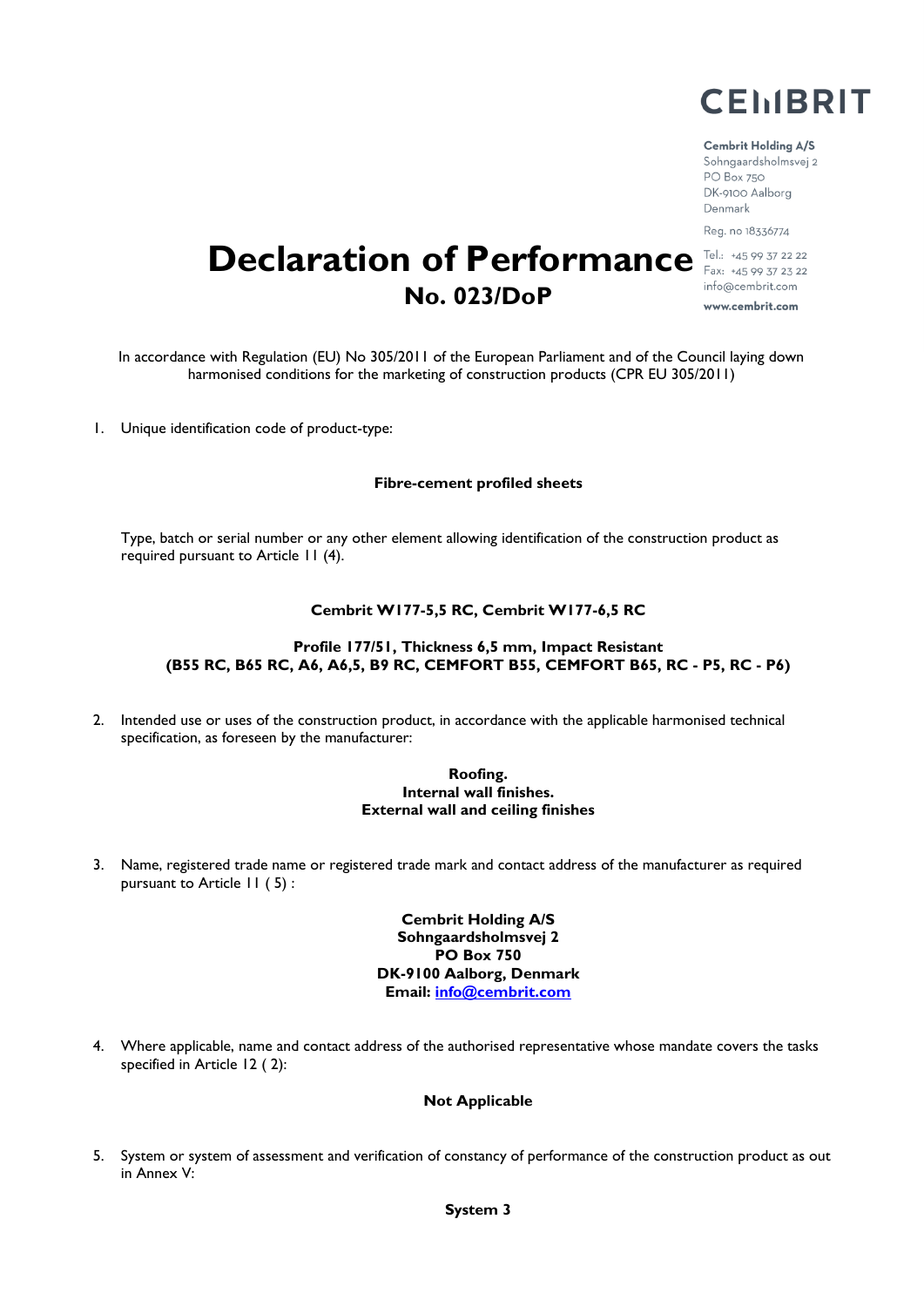

6a. Name and identification number of the notified body (in case of the declaration of performance concerning a construction product covered by a harmonised standard):

# **Technical and Testing Institute of Construction Prague, s. p., Notified body No. 1020 Branch 0700– Ostrava, U Studia 14, 700 30, Ostrava-Zábřeh, Czech Republic**

Performed initial type- and acceptance testing according to system 3, EN12467. Test report No. 1020-CPD-070030732 of February 8, 2007

# **PAVUS, a.s. Notified body No. 1391 Prosecká 412/74, 190 00 PRAHA 9 – Prosek, Czech Republic**

Performed reaction to fire testing and classification according EN 13501-1. Test report No. PK1-01-07-010-E-1 (colored variants), dated December 8th, 2016 and No. PK1-01-07-011-E-1 (non-colored variants) dated December 8th, 2016.

6b. Name and identification number of the Technical Assessment Body (in case of the declaration of performance concerning a construction product for which a European Technical Assessment has been issued):

## **Not applicable**

## 7. Declared performance:

| <b>Essential characteristics</b> | <b>Performance</b>                    | <b>Harmonised</b><br>technical specification |
|----------------------------------|---------------------------------------|----------------------------------------------|
| Type of sheets                   | NT                                    |                                              |
| Mechanical resistance            | <b>CIX</b>                            |                                              |
| Breaking load                    | Min. 4,25 kN/m                        |                                              |
| Bending moment                   | Min. 55 Nm/m                          |                                              |
| Apparent density                 | min 1 400 $\text{kg/m}^3$             |                                              |
| Impact resistance                | Pass                                  |                                              |
| External fire performance        | B <sub>ROOF</sub> (deemed to satisfy) |                                              |
| Reaction to fire                 | Class AI                              |                                              |
| Water impermeability             | Pass                                  | EN 494:2012+A1:2015                          |
| Dimensional variations           |                                       | Fibre-cement profiled sheets                 |
| Length                           | $±10$ mm                              | and fittings.                                |
| Width I                          | $+ 10 / - 5$ mm                       | Product specification                        |
| Thickness                        | $6,5 \pm 0,6$ mm                      | and test methods                             |
| Height of the corrugations       | $51 \pm 3$ mm                         |                                              |
| Pitch I                          | $177 \pm 2$ mm                        |                                              |
| Squareness                       | $max 6$ mm/m                          |                                              |
| Release of dangerous substance   | No performance determined             |                                              |
| Durability against warm water    | $R_L \geq 0.7$                        |                                              |
| Durability against soak/dry      | $R_L \geq 0.7$                        |                                              |
| Durability against freeze-thaw   | $R_L \geq 0.7$                        |                                              |
| Durability against heat-rain     | Pass                                  |                                              |